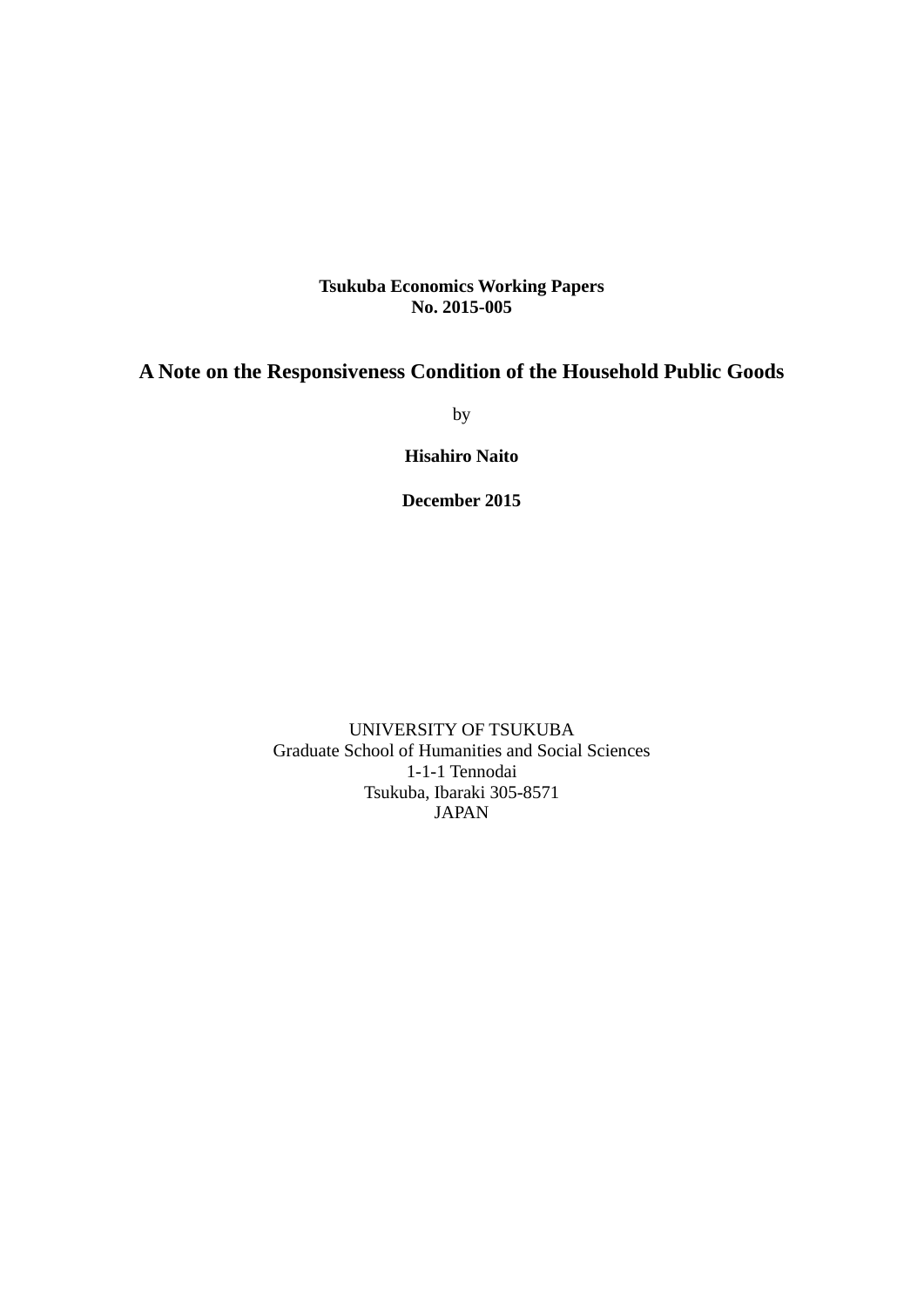# A Note on the Responsiveness Condition of the Household Public Goods

Hisahiro Naito<sup>∗</sup>

Graduate School of Humanities and Social Sciences University of Tsukuba

December 20, 2015

keyword: Household Public Goods JEL code: D1, D7

<sup>∗</sup>Address: Tennodai 1-1-1 Tsukuba Ibaraki 305-8573 Japan; e-mail:naito@dpipe.tsukuba.ac.jp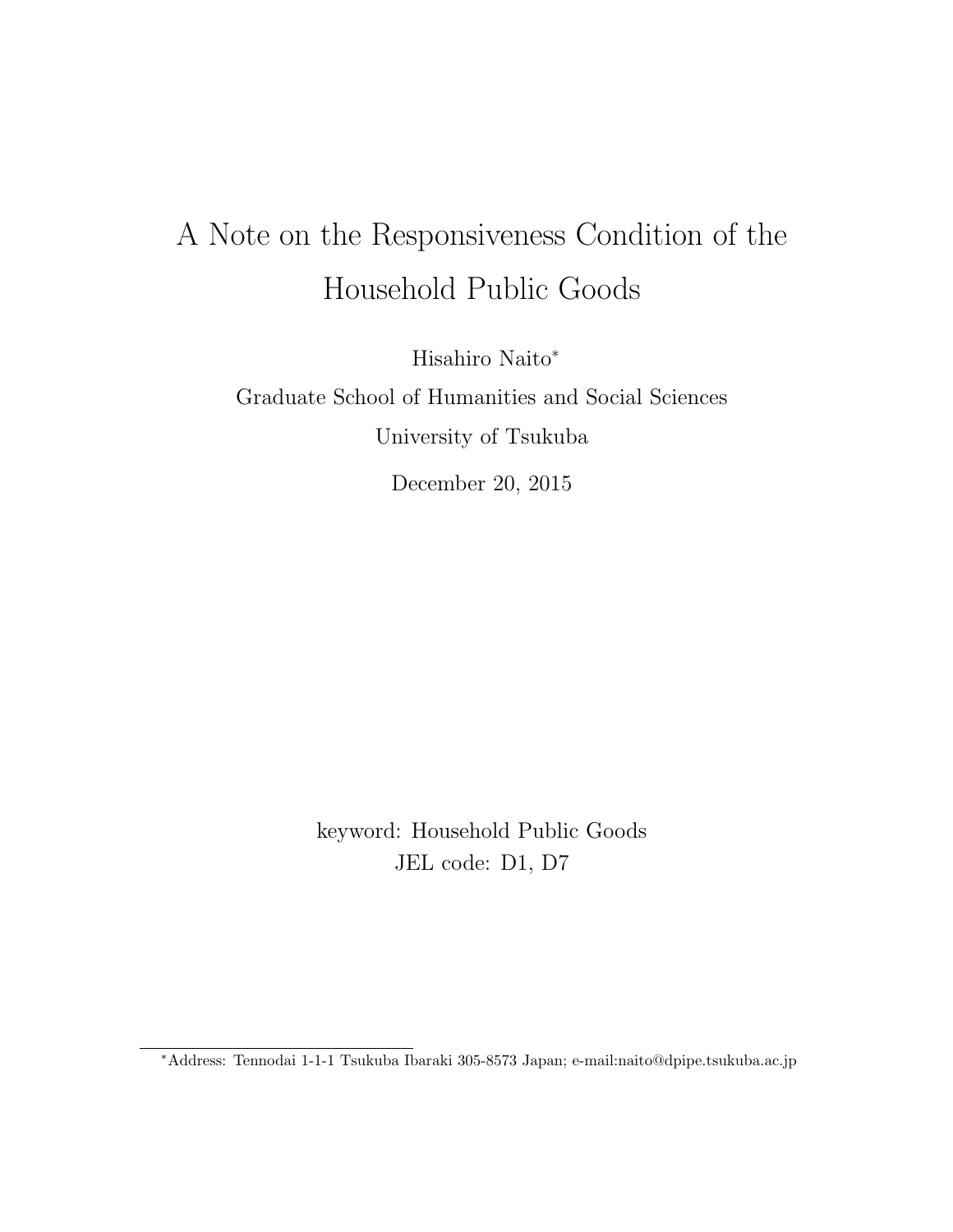#### Abstract

In this note, I investigate the preferences under which household public goods such as consumption of children will increase regardless of an initial equilibrium allocation when the wife's bargaining power increases and the household resource allocation is Pareto-efficient. I reformulate the responsiveness condition proposed by Blundell, Chiappori, and Meghir (Journal of Political Economy, 2005) and show that it is satisfied globally when the marginal utility of the husband's consumption is constant and that of the wife's consumption is diminishing. I also show other cases in which the consumption of children increases with an increase of the bargaining power of the wife. This suggests that in a large class of preferences, an increase in bargaining power of the wife will lead to an increase in household public goods regardless of initial equilibrium allocation.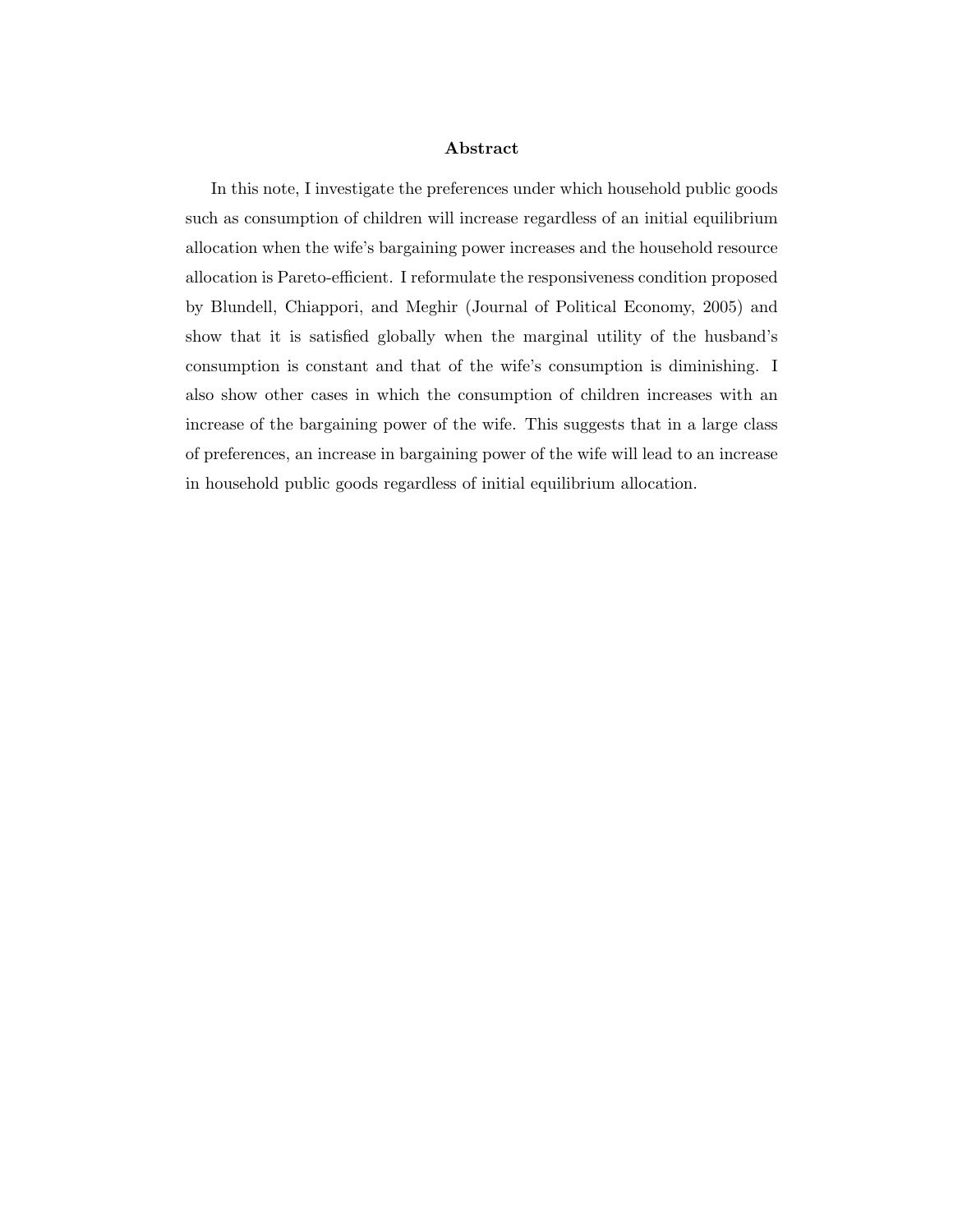#### 1 Introduction

Consumption of children has the property of public goods in a household. When the welfare of children increases, it raises the utility of both the mother and father. When the mother is enjoying such an increase, it is difficult to exclude the father's enjoyment of the increased welfare of children.

In the empirical literature, an increase in bargaining power of the mother relative to that of the father is frequently observed to increase the consumption of children. In the economics literature, household resource allocation is often assumed to be Pareto-efficient from the repeated nature of resource allocation and the low cost of negotiation between family members. When the household resource allocation is assumed to be Pareto-efficient, one might want to know the conditions under which an increase in bargaining power of the mother increases the consumption of children. Since the welfare of children is considered to have the property of household public goods, this question might be interpreted as an attempt to identify the conditions under which household public goods would increase when the bargaining power of the mother increases relative to that of the father.<sup>1</sup> One might guess that the fact that a mother has a higher willingness to pay for her children's welfare is sufficient to show that an increase in bargaining power of the mother increases the consumption of children. However, Bergstrom (1995) and Blundell, Chiappori, and Meghir (2004) correctly point out that even if the mother has a higher willingness to pay for the children's welfare than the father, this does not imply that a stronger bargaining power of the mother leads to an increase of the consumption of children. Blundell, Chiappori, and Meghir (2005) proposed a responsiveness condition in the collective model under which an increase in higher weight on the mother's utility in a Paretoefficient allocation leads to an increase in the consumption of children. Their responsiveness condition is intuitive and useful. However, sometimes researchers are interested in ascertaining the type of preferences under which an increase

<sup>&</sup>lt;sup>1</sup>Bergstrom and Cornes (1981) analyze the effect of income distribution on the efficient level of public goods and show that when preferences have a Gorman form, the Pareto-efficient level of public goods is independent of income distribution.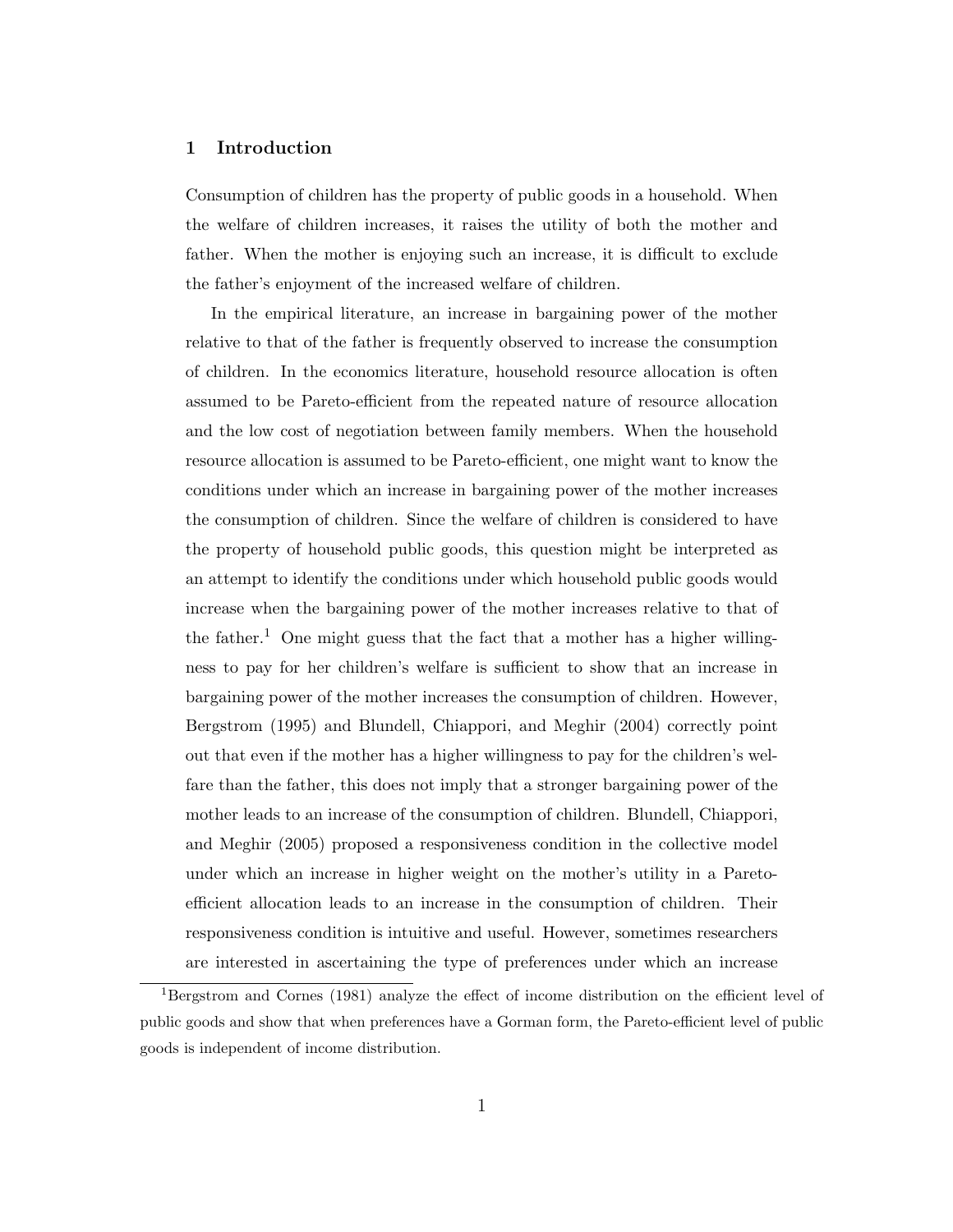in bargaining power of the mother will lead to an increase in consumption of children in a model other than the collective model. In addition, researchers are interested in identifying the conditions under which an increase in bargaining power of the mother will lead to an increase in consumption of children globally, that is, regardless of the initial equilibrium condition. Because of the empirical positive correlation between the bargaining power of the mother and consumption of children independent of the initial allocation, this is a natural question. In this note, I reformulate the responsiveness condition in terms of the utility function by using the utility possibility frontier (UPF). I show that when the marginal utility of consumption of the father is constant and that of the mother is diminishing, an increase in bargaining power of the wife will lead to an increase in the consumption of children.

#### 2 Analysis

#### 2.1 Main Results

Consider a household consisting of a husband, a wife, and children. I denote the husband, wife, and children as  $h, w$ , and  $k$ , respectively. Furthermore, let  $c_i$  be the consumption of member i, where  $i = h, w, k$ . The husband and wife have the utility function denoted as  $U_j = u_j(c_j) + \alpha^{jk} u_k(c_k)$ , where  $u_k(c_k)$  is the utility of children from the consumption of  $c_k$  and  $\alpha^{jk}$  is j's altruism on the utility of children; here,  $j = h, w$ . The household uses its income to satisfy the consumption of the husband, wife, and children and the budget constraint  $\sum_{j=h,w} c_j + c_k = m$ . Let  $\tau$  be a parameter related to the bargaining power of the wife. I assume that a household solves the following maximization problem:

#### main problem

$$
\max U_h^{1-\tau} U_w^{\tau} \tag{1}
$$

$$
\text{s.t. } \sum_{j=h,w} c_j + c_k = m \tag{2}
$$

where 
$$
U_h = u_h(c_h) + \alpha^{hk} u_k(c_k)
$$
, (3)

$$
U_w = u_w(c_w) + \alpha^{wk} u_k(c_k). \tag{4}
$$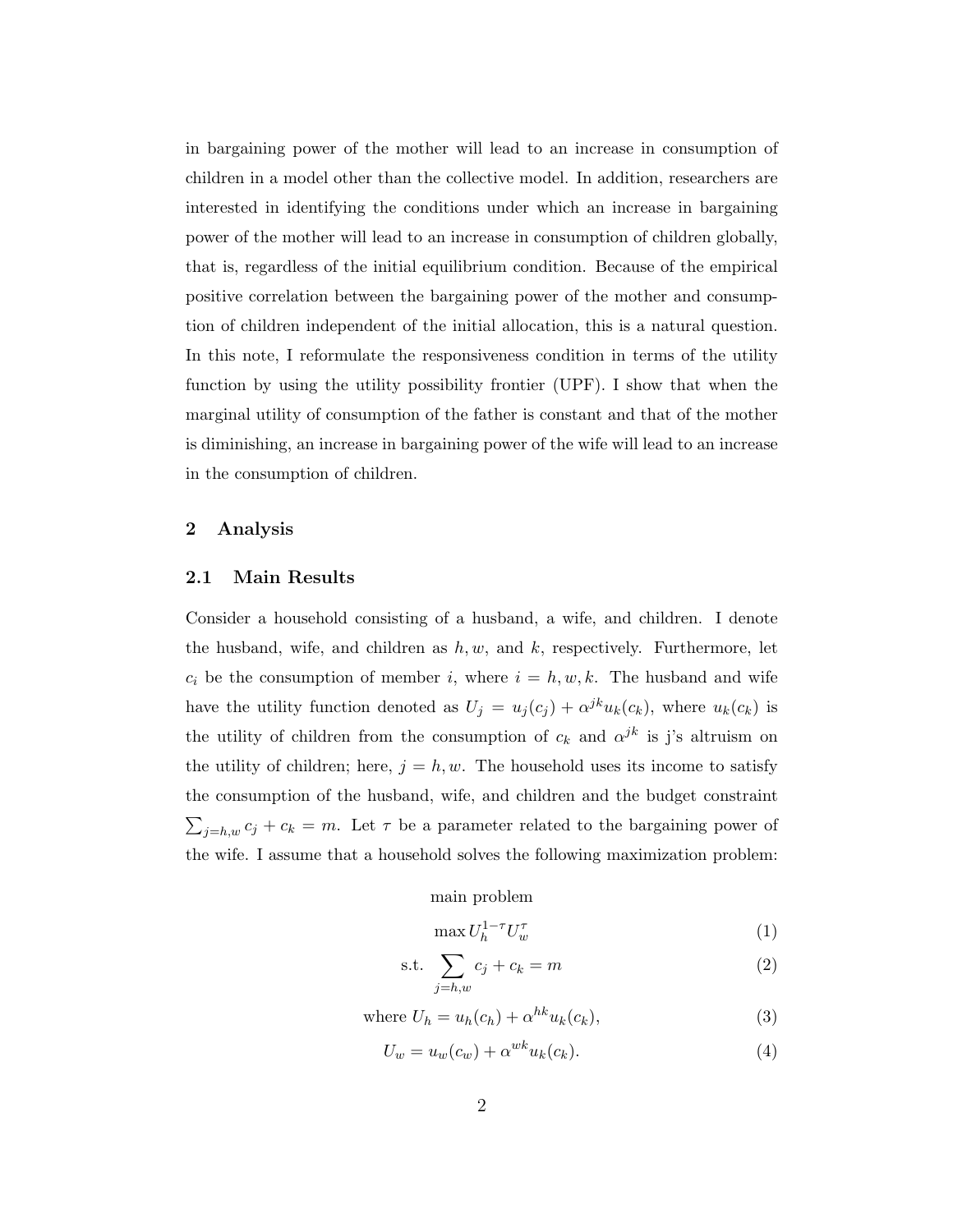My interest is in how an increase in  $\tau$  affects the consumption of children,  $c_k^2$ . Using a collective approach, Blundell, Chiappori, and Meghir (2004) proposed the following responsiveness condition:

$$
\sum_{j=h,w} \frac{\partial \left[ \frac{\alpha^{jk} u_k'(c_k)}{u_j'(c)} \right]}{\partial \rho_j} > 0 \tag{5}
$$

where  $\rho_j$  is the share of member j from the expenditure on private goods. The above condition can be understood as follows. At the Pareto-efficient allocation, the amount of public goods is determined so that  $\sum_{j=h,w}$  $\alpha^{jk}u'_k(c_k)$  $\frac{u_k(c_k)}{u'_j(c_j)} = 1$ . Thus, if  $\sum_{j=h,w}$  $\alpha^{jk}u'_k(c_k)$  $\frac{u_k(c_k)}{u'_j(c_j)}$  increases by changing the bargaining power  $\tau$ , the public goods in the household will increase. Several interesting questions arise on the responsiveness condition. First, what are the preferences under which the above responsiveness condition is satisfied? Sometimes researchers are interested in a model other than the collective model. In that case, it is useful to examine the above condition without using the collective model. Second, what are the preferences under which the above condition is satisfied globally? For example, when  $\tau$  decreases, the consumption of the husband increases but that of the wife decreases. This means that the willingness to pay for the public goods of the husband increases whereas that of the wife decreases. This implies that even if the wife's willingness to pay is initially higher than the husband's willingness, the latter might become higher than the former as  $\tau$  decreases. Thus, it is important to identify the conditions under which the responsiveness condition holds globally.

In this paper, I reformulate the responsiveness condition. My results can be summarized by the following propositions.

<sup>&</sup>lt;sup>2</sup>Note that although the objective function in the above problem is  $U_h^{1-\tau}U_w^{\tau}$ , I can replace it with  $(U_h - V_h)(U_w - V_w)$ , where  $V_h$  and  $V_w$  are the threat points of the husband and wife respectively and  $V_h$  and  $V_w$  are affected by  $\tau$ . As can be seen below, this argument does not change even if I replace  $U_h^{1-\tau} U_w^{\tau}$  with  $(U_h - V_h)(U_w - V_w)$ .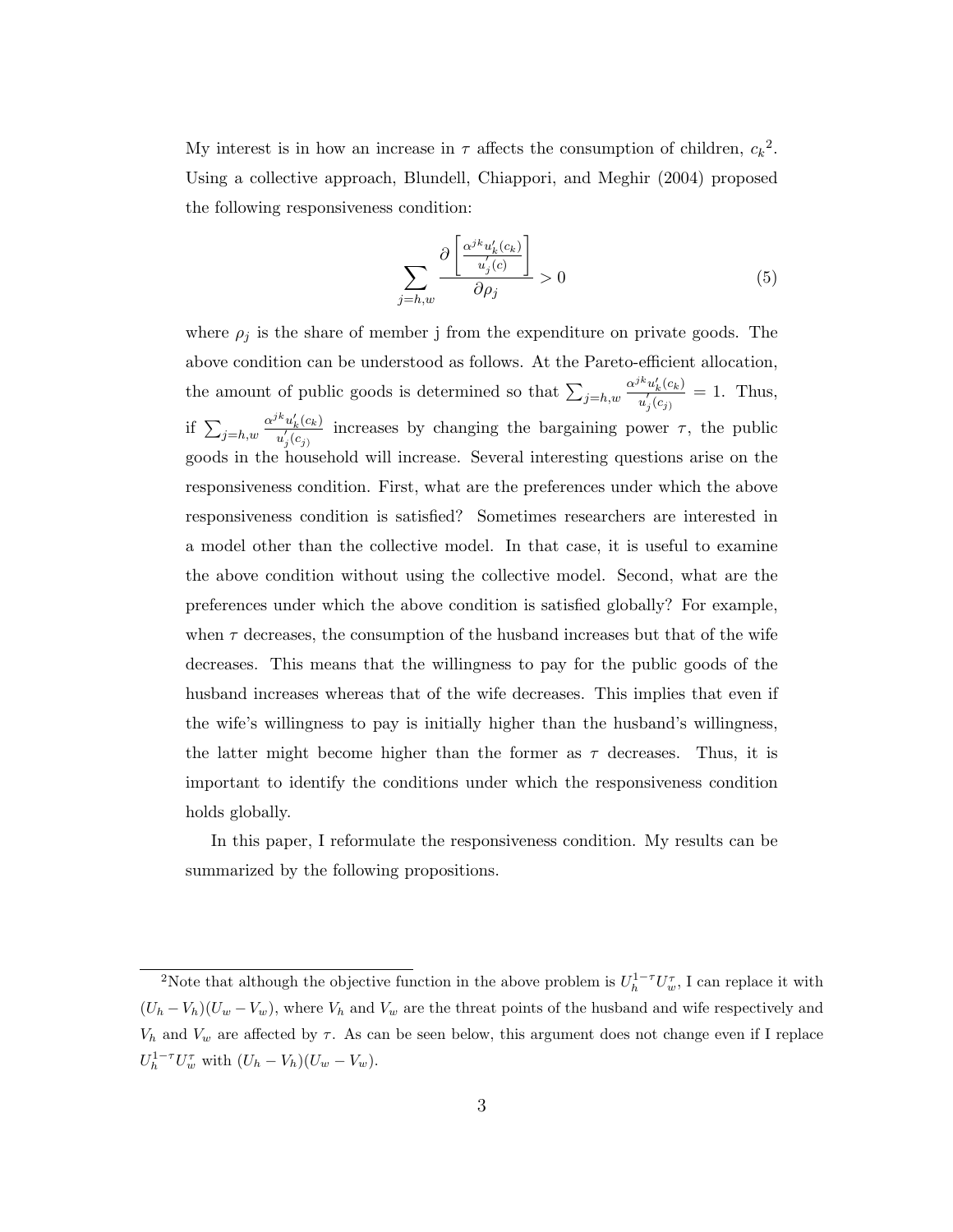#### Proposition 1

If

$$
\frac{\alpha^{hk} u'_k}{(u'_h)^2} u''_h - \frac{\alpha^{wk} u'_k}{(u'_w)^2} u''_w > 0,
$$
\n(6)

an increase in  $\tau$  will increase the consumption of children.

The proof is provided in the next subsection. Several forms of preferences satisfy (6) globally. One obvious case is that where the marginal utility of consumption of the husband is constant but that of the wife is diminishing. In such a case,  $u''_h = 0$  and  $u''_w < 0$ . Thus, we have  $\frac{\alpha^{hk} u'_k}{(u'_h)^2} u''_h - \frac{\alpha^{wk} u'_k}{(u'_w)^2} u''_w > 0$  and the following proposition:

#### Proposition 2

If the marginal utility of consumption of the husband is constant and that of the wife is diminishing, an increase in  $\tau$  will increase the consumption of children globally.

Proposition 2 suggests that in a large class of preferences, the consumption of children will increase globally with an increase of the bargaining power of the wife. Another obvious case is when  $\alpha^{hk} \leq 0$  and  $\alpha^{wk} > 0$ . In this case, (6) is satisfied.

#### Proposition 3

When the wife obtains the positive utility from the welfare of children but the husband obtains negative utility from the welfare of children, an increase in  $\tau$ will increase the consumption of children globally.

The third case is the case where the utility function of the husband and the wife regarding their own consumption exhibit the same coefficient of the constant absolute risk aversion (CARA) and  $\alpha^{wk}/\alpha^{hk}$  is greater than a certain value. Let the coefficient of CARA be  $\gamma$  where  $\gamma > 0$ . Then, (6) becomes  $\gamma u_k \left\{ \frac{\alpha^{wk}}{u_w} \right\}$  $\frac{\alpha^{wk}}{u_w} - \frac{\alpha^{hk}}{u_k}$  $\overline{u_k}$  $\geq 0$ . Since  $\gamma u_k > 0$ , we have

$$
\frac{\alpha^{wk}}{\alpha^{hk}} > \frac{u_w'}{u_h'}\tag{7}
$$

Note that  $u'_w$  takes the maximum value when  $c_w = 0$  and that  $u'_p$  $h$  takes the minimum value when  $c_h = m$ . Thus, if  $\alpha^{wk}/\alpha^{hk} > u_w'(0)/u_h'(m)$ , (7) is satisfied globally.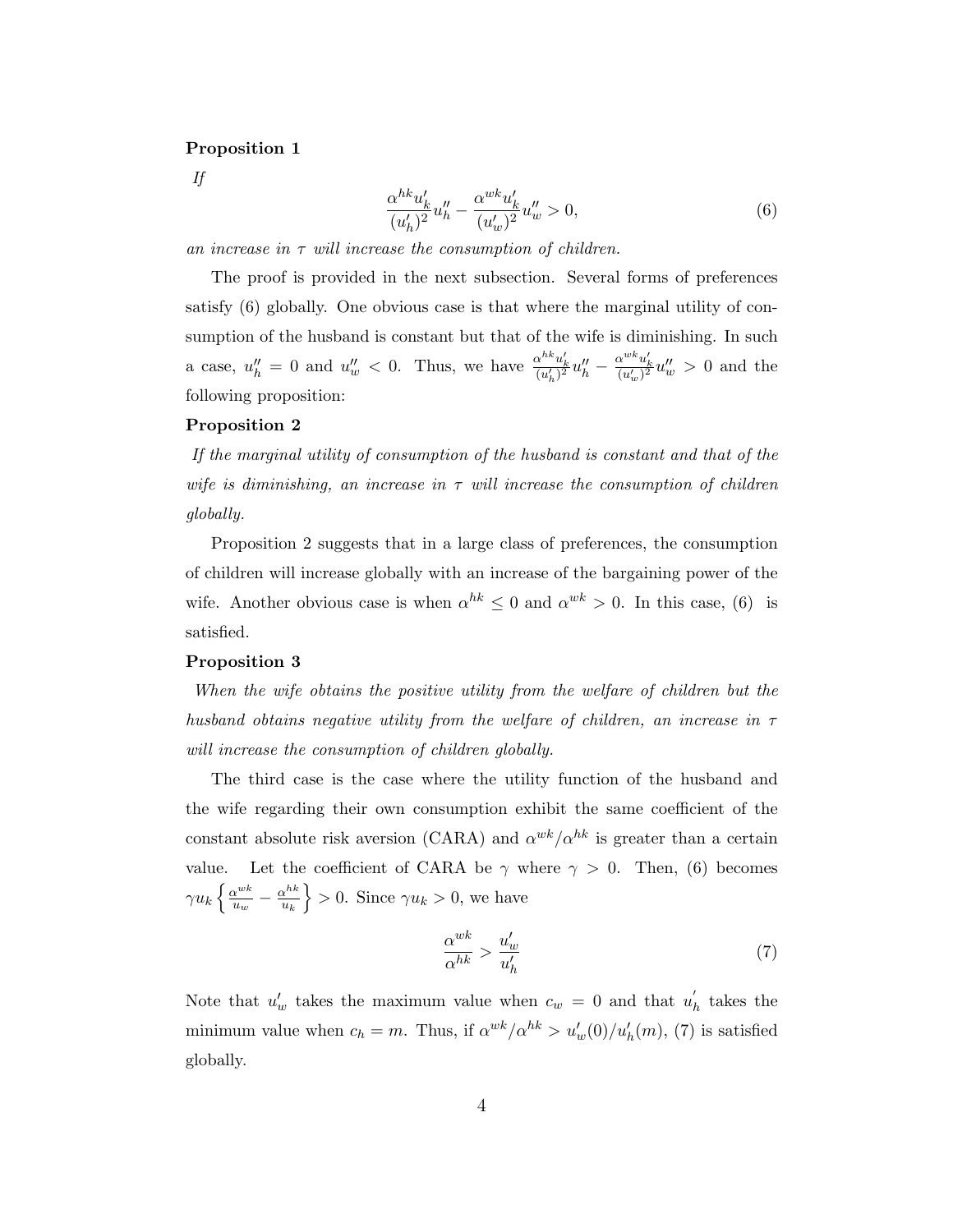#### Proposition 4

When  $u_h$  and  $u_w$  have the same coefficient of the constant absolute risk aversion and  $\alpha^{wk}/\alpha^{hk} > u'_w(0)/u'_h(m)$ , an increase in  $\tau$  will increase the consumption of children globally.

In the following subsection, I give the proof of the proposition 1.

#### 2.2 Proof of Propositions

For the proof of proposition 1, I first characterize the utility possibility frontier(UPF) of  $(U_h, U_w)$ . Next, given this UPF, I assume that the household chooses  $U_h$  and  $U_w$  to maximize (1).

(Step 1) To characterize the UPF of  $(U_h, U_w)$ , consider the following problem that calculates the UPF:

#### UPF

$$
\max u_h(c_h) + \alpha^{hk} u_k(c_k) \tag{8}
$$

$$
\text{s.t. } u_w(c_w) + \alpha^{wk} u_k(c_k) = \overline{U}_w \tag{9}
$$

$$
c_h + c_w + c_k = m \tag{10}
$$

To solve the above UPF, first, from (10), I rewrite  $c_w = m - c_h - c_k$ . Then, I plug into (9) and solve for  $c_h$ . This implies that  $c_h$  becomes a function of  $c_k$  and  $\overline{U}_w$ ; I denote this as  $c_h(c_k, \overline{U}_w)$ . I next plug  $c_h(c_k, \overline{U}_w)$  into (8); now, I have the following unconstrained maximization problem:

$$
U_h(\overline{U}_w) \equiv \max_{\{c_k\}} u_h(c_h(c_k; \overline{U}_w)) + \alpha^{hk} u_k(c_k). \tag{11}
$$

The first-order condition becomes

$$
u_h' \frac{\partial c_h}{\partial c_k} + \alpha^{hk} u_k'(c_k) = 0.
$$
\n(12)

Next, I need to calculate  $\frac{\partial c_h}{\partial c_k}$ . From the definition of (9), I have

$$
u_w(m - c_h(c_k; \overline{U}_w) - c_k) + \alpha^{wk} u_k(c_k) \equiv \overline{U}_w.
$$
\n(13)

Taking a derivative with respect to  $c_k$  on both sides, I have

$$
\frac{\partial c_h}{\partial c_k} = \frac{\alpha^{wk} u'_k}{u'_w} - 1.
$$
\n(14)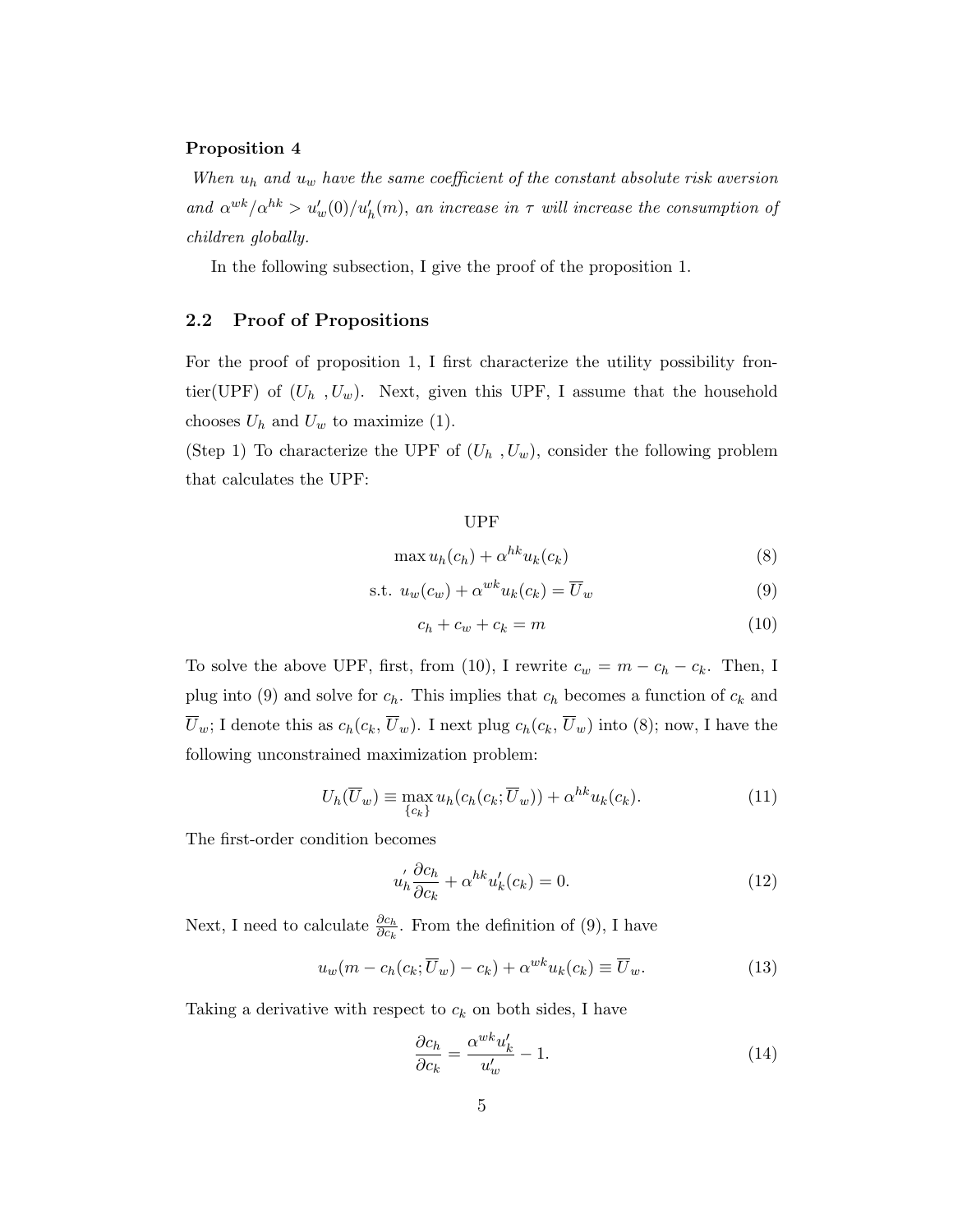This implies that I have

$$
\frac{\alpha^{hk} u'_k}{u'_h} + \frac{\alpha^{wk} u'_k}{u'_w} = 1.
$$
\n(15)

Equation (15) is the famous Samuelson condition for the amount of public goods. Now, I check the second-order condition (SOC) of (11). The second derivative of (11) becomes as follows:

$$
SOC \equiv u_h'' \left[ \frac{\partial c_h}{\partial c_k} \right]^2 + u_h' \frac{\partial^2 c_h}{\partial c_k^2} + u_h''(c_k). \tag{16}
$$

To calculate the SOC, I need to first calculate  $\frac{\partial^2 c_h}{\partial \sigma^2}$  $\frac{\partial^2 c_h}{\partial c_k^2}$ . From (14), this is equal to

$$
\frac{\partial^2 c_h}{\partial c_k^2} = \frac{\alpha^{wk} u_k'' u_w' - \alpha^{wk} u_k' u_w'' [-1 - \frac{\partial c_h}{\partial c_k}]}{[u_w']^2}
$$
(17)

$$
=\frac{\alpha^{wk}u_k''u_w'+\alpha^{wk}u_k'u_w''[\frac{\alpha^{wk}u_k'}{u_w'}]}{[u_w']^2}
$$
\n(18)

 $< 0.$ 

Therefore, SOC< 0.

(Step 2) For the UPF, it is straightforward to show that it is concave to the origin. The household maximizes (1) given that  $(U_h, U_w)$  is on the UPF. Since the objective function (1) is convex to the origin, maximizing (1) subject to the UPF gives the unique solution.

(Step 3) Now, I conduct comparative statics on the parameter of the wife's bargaining power,  $\tau$ . Note that when  $U_h$  is measured on the horizontal axis and  $U_w$  is measured on the vertical axis, the absolute value of the slope of the indifference curve of the objective function (1) is

$$
\left|\frac{dU_w}{dU_h}\right| = \frac{U_h^{-\tau}}{U_w^{-(1-\tau)}} = \frac{U_w^{1-\tau}}{U_h^{\tau}}.
$$

Thus, an increase in  $\tau$  will decrease the absolute value of the slope of the indifference curve when evaluated at the same point of  $(U_h, U_w)$ . This implies that  $(U_h, U_w)$  maximizes the objective function (1) given that the UPF will move to the north west while  $U_w$  will increase and  $U_h$  will decrease.

(Step 4) At step 4, I calculate how a move of  $(U_h, U_w)$  on the UPF affects the equilibrium  $c_k$ . By taking the total derivative of the first-order condition on  $c_k$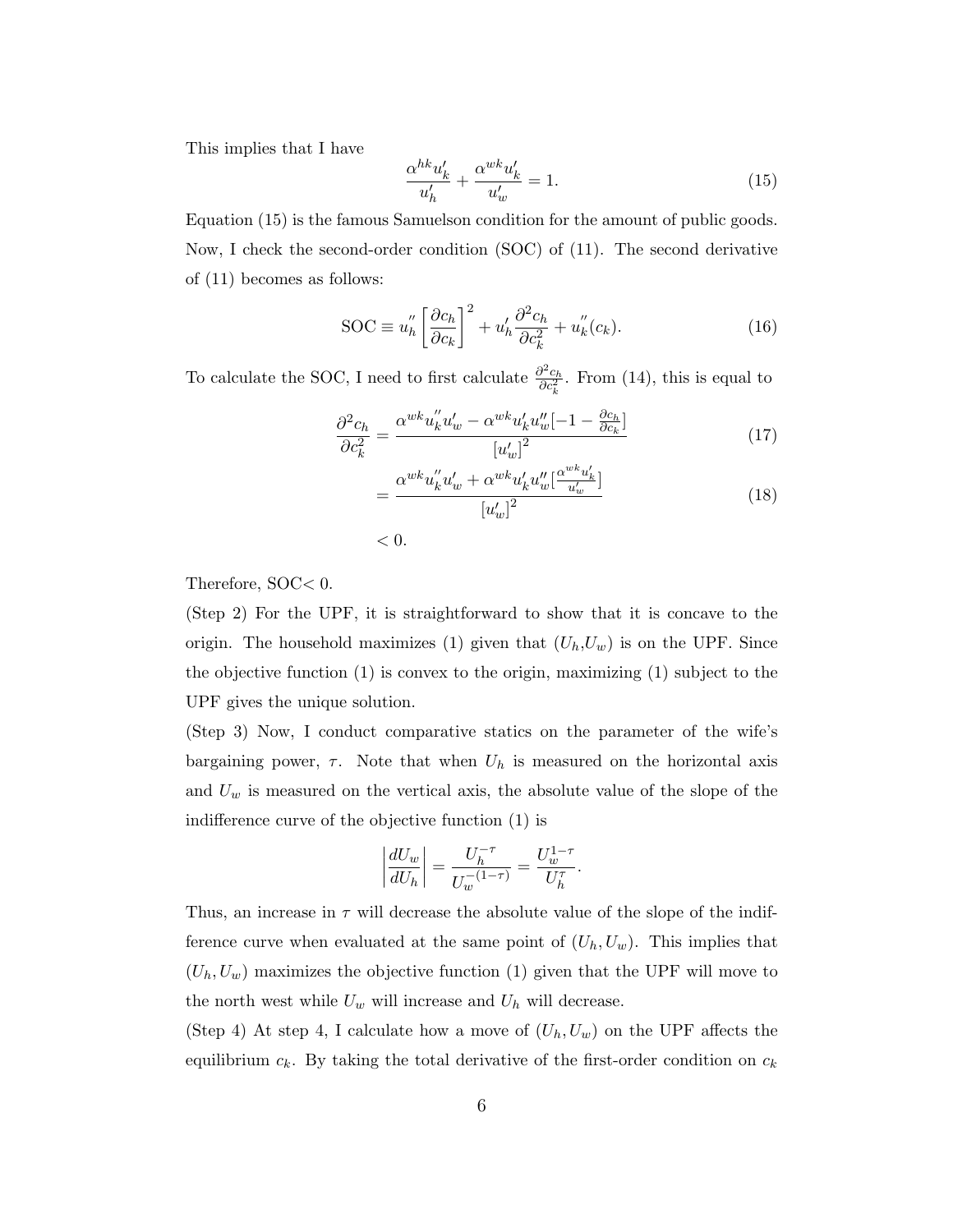(12) with respect to  $c_k$  and  $\overline{U}_w$ , I have

$$
SOC \times dc_k + u_h'' \frac{\partial c_h}{\partial c_k} \frac{\partial c_h}{\partial \overline{U}_w} d\overline{U}_w + u_h' \frac{\partial}{\partial \overline{U}_w} \left[ \frac{\partial c_h}{\partial c_k} \right] d\overline{U}_w = 0.
$$
 (19)

To evaluate (19), I need to first calculate  $\frac{\partial}{\partial \overline{U}_w}$  $\lceil \underline{\partial c_h} \rceil$  $\partial c_k$ ] and  $\frac{\partial c_h}{\partial \overline{U}_w}$ . Note that from (15),  $\frac{\partial c_h}{\partial c_k} = \frac{\alpha^{wk} u'_k}{u'_w} - 1$ . Thus, I have

$$
\frac{\partial}{\partial \overline{U}_w} \left[ \frac{\partial c_h}{\partial c_k} \right] = \frac{\alpha^{wk} u'_k}{(u'_w)^2} u''_w \frac{\partial c_h}{\partial \overline{U}_w}.
$$
\n(20)

With regard to  $\frac{\partial c_h}{\partial \overline{U}_w}$ , from (13), I have  $u_w(m-c_h(c_k;\overline{U}_w)-c_k)+\alpha^{wk}u_k(c_k)\equiv \overline{U}_w$ . From the implicit function theorem, I have

$$
\frac{\partial c_h}{\partial \overline{U}_w} = -\frac{1}{u'_w}.\tag{21}
$$

Thus, (19) becomes as follows:

$$
SOC \times dc_k + u''_h \frac{\partial c_h}{\partial c_k} \frac{\partial c_h}{\partial \overline{U}_w} d\overline{U}_w + u'_h \frac{\alpha^{wk} u'_k}{(u'_w)^2} u''_w \frac{\partial c_h}{\partial \overline{U}_w} d\overline{U}_w = 0.
$$
 (22)

Note that  $\frac{\alpha^{hk}u'_k}{u'_h} + \frac{\alpha^{wk}u'_k}{u'_w} = 1$ . Thus,  $\frac{\partial c_h}{\partial c_k} = \frac{\alpha^{wk}u'_k}{u'_w} - 1 = -\frac{\alpha^{hk}u'_k}{u'_h}$ . Therefore, I have

$$
SOC \times dc_k + u_h''[-\frac{\alpha^{hk} u_k'}{u_h'}]\frac{\partial c_h}{\partial \overline{U}_w}d\overline{U}_w + u_h' \frac{\alpha^{wk} u_k'}{(u_w')^2} u_w'' \frac{\partial c_h}{\partial \overline{U}_w}d\overline{U}_w = 0.
$$
 (23)

This implies that

$$
\frac{dc_k}{d\overline{U}_w} = \frac{u'_h \frac{\partial c_h}{\partial \overline{U}_w}}{SOC} \{ \frac{\alpha^{hk} u'_k}{(u'_h)^2} u''_h - \frac{\alpha^{wk} u'_k}{(u'_w)^2} u''_w \}. \tag{24}
$$

Since SOC<0 and  $\frac{\partial c_h}{\partial \overline{U}_w}$  < 0, I have  $\frac{dc_k}{d\overline{U}_w} > 0$  if and only if  $\frac{\alpha^{hk}u'_k}{(u'_h)^2}u''_h - \frac{\alpha^{wk}u'_k}{(u'_w)^2}u''_w > 0$ . Therefore, when  $\frac{\alpha^{hk}u'_k}{(u'_h)^2}u''_h - \frac{\alpha^{wk}u'_k}{(u'_w)^2}u''_w$ , an increase in  $\tau$  will increase the consumption of children.

#### References

[1] Theodore Bergstrom, "A Survey of Theories of the Family," Handbook of Population and Family Economics. Ed. Mark Rosenzweig and Oded Stark. Elsevier, 1995. 21-59.